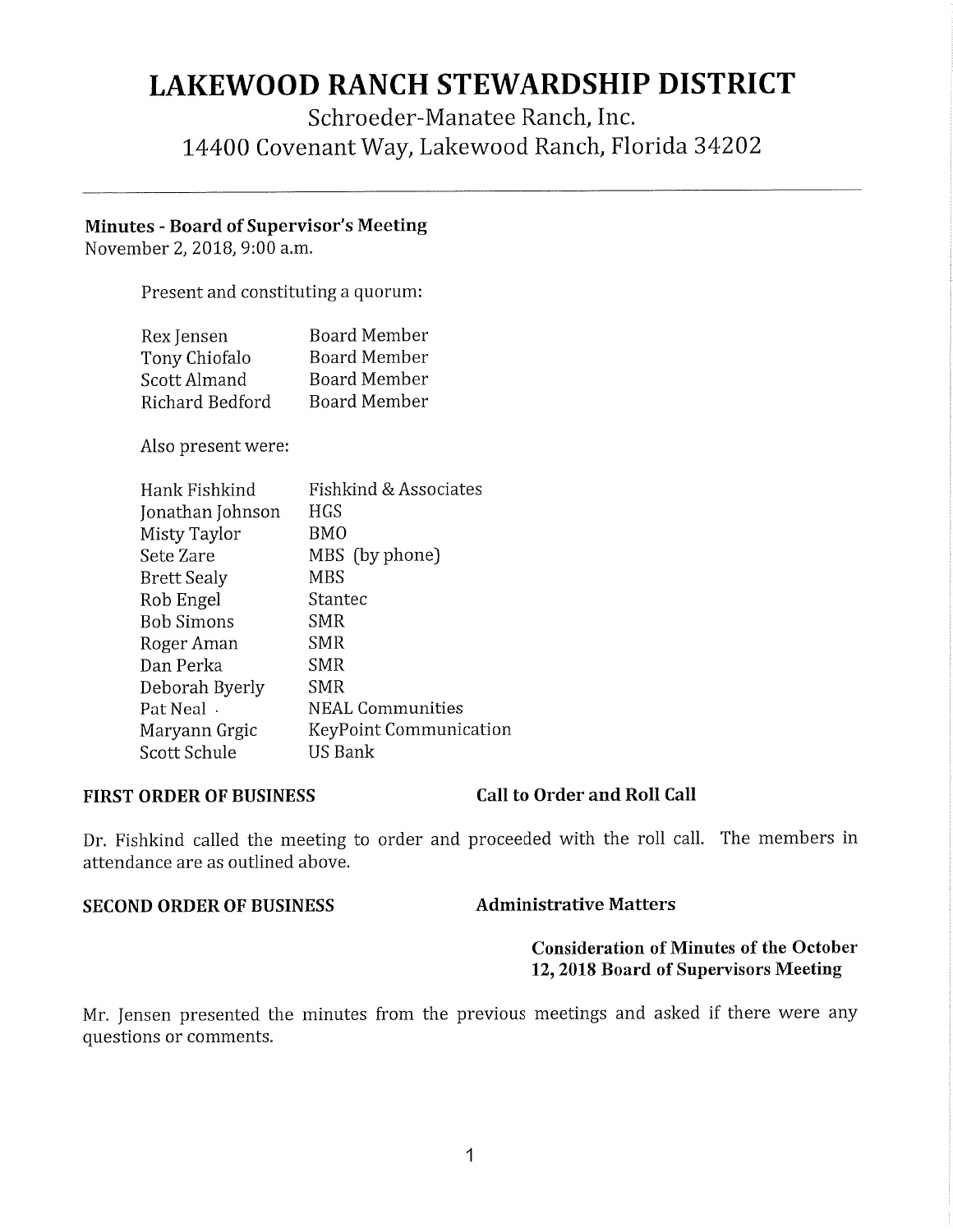On MOTION by Mr. Bedford, seconded by Mr. Almand, with all in favor, the Board of Supervisors of the Lakewood Ranch Stewardship District approved the minutes of the October 12, 2018 Board of Supervisors Meeting.

#### **THIRD ORDER OF BUSINESS Business Matters**

**Consideration of Matters Relative to the Northeast Sector** - **Phase lB Project** 

- **A. Presentation of Updated Engineer's Report**
- **B. Presentation of Supplemental Assessment Methodology Report**
- **C. Resolution 2019-04, Delegation Resolution** 
	- <sup>o</sup>**Nineteenth Supplemental Indenture**
	- <sup>o</sup>**Bond Purchase Contract**
	- <sup>o</sup>**Preliminary Limited Offering Memorandum**
	- <sup>o</sup>**Continuing Disclosure Agreement**

Mr. Engel presented the updated Engineer's Report. Dr. Fishkind presented the Supplemental Assessment Report. Ms. Taylor reviewed details of the Delegation Resolution. Mr. Johnson asked Ms. Taylor to confirm for the record that the delegation of authority to the Chairman or <sup>a</sup> designated member includes the ability to approve any final changes to documents. Ms. Taylor confirmed.

On MOTION by Mr. Bedford, seconded by Mr. Chiofalo , with all in favor, the Board of Supervisors ofthe Lakewood Ranch Stewardship District approved Resolution 2019-04, Delegation Resolution.

**FOURTH ORDER OF BUSINESS Consideration of Matters Relative to the Lakewood Centre** & **NW Sector Projects** 

- **D. Presentation of Updated Engineer's Report**
- **E. Presentation of Supplemental Assessment Methodology Report**
- **F. Resolution 2019-05, Delegation Resolution** 
	- <sup>o</sup>**Twentieth Supplemental Indenture**
	- <sup>o</sup>**Bond Purchase Contract**
	- <sup>o</sup>**Preliminary Limited Offering Memorandum**
	- <sup>o</sup>**Continuing Disclosure Agreement**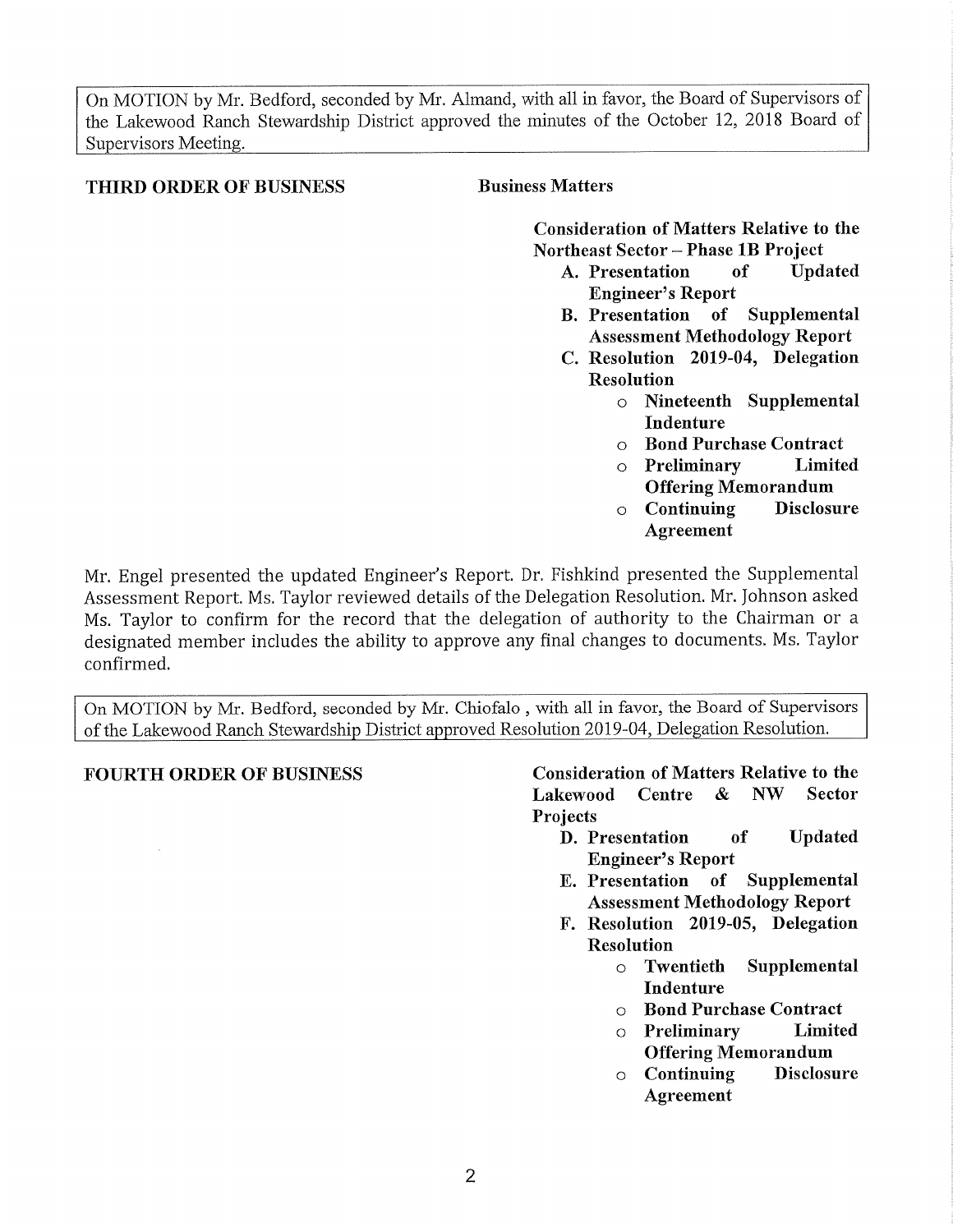Mr. Engel presented the updated Engineer's Report. Dr. Fishkind presented the Supplemental Assessment Report which will close out the Capital Improvement Plan for this area. Dr. Fishkind noted that the both the methodology as well as the Engineer's Report had been sufficiently flexible to allow for the significant changes in the land use plan. Ms. Taylor reviewed details of the Delegation Resolution noting that delegation of authority to the Chairman includes the ability to approve any final changes to documents and execution of those.

On MOTION by Mr. Bedford, seconded by Mr. Almand, with all in favor, the Board of Supervisors of the Lakewood Ranch Stewardship District approved Resolution 2019-05, Delegation Resolution.

#### **FIFTH ORDER OF BUSINESS** Financial Matters

**Draw Requests & Requisitions** 

Mr. Almand presented for the Board's Consideration:

**Requisition List for Draw No. 15 for Del Webb - Series 2017 A Bond** 

On MOTION by Mr. Chiofalo, seconded by Mr. Bedford, with all in favor, the Board of Supervisors of the Lakewood Ranch Stewardship District approved Draw No. 15, Del Webb - Series 2017 A Bond.

### **Requisition List for Draw No. 46 for Lakewood Centre North-Series 2015 A**

On MOTION by Mr. Chiofalo, seconded by Mr. Bedford, with all in favor, the Board of Supervisors of the Lakewood Ranch Stewardship District approved Draw No. 46 for Lakewood Centre North - Series 2015 A.

### **Requisition List for Draw No. 18 Lakewood Centre South**  - **Pre-Funding**

On MOTION by Mr. Chiofalo, seconded by Mr. Bedford, with all in favor, the Board of Supervisors of the Lakewood Ranch Stewardship District approved Requisition No. 18 for Lakewood Centre South.

### **Requisition List No. 4 Northeast Sector Phase lA Series 2018 Bond**

On MOTION by Mr. Chiofalo, seconded by Mr. Bedford, with all in favor, the Board of Supervisors of the Lakewood Ranch Stewardship District approved Requisition List No. 4 for Northeast Sector Phase IA.

> **Requisition List No. 41 The Villages of Lakewood Ranch South**  - **Pre-Funding**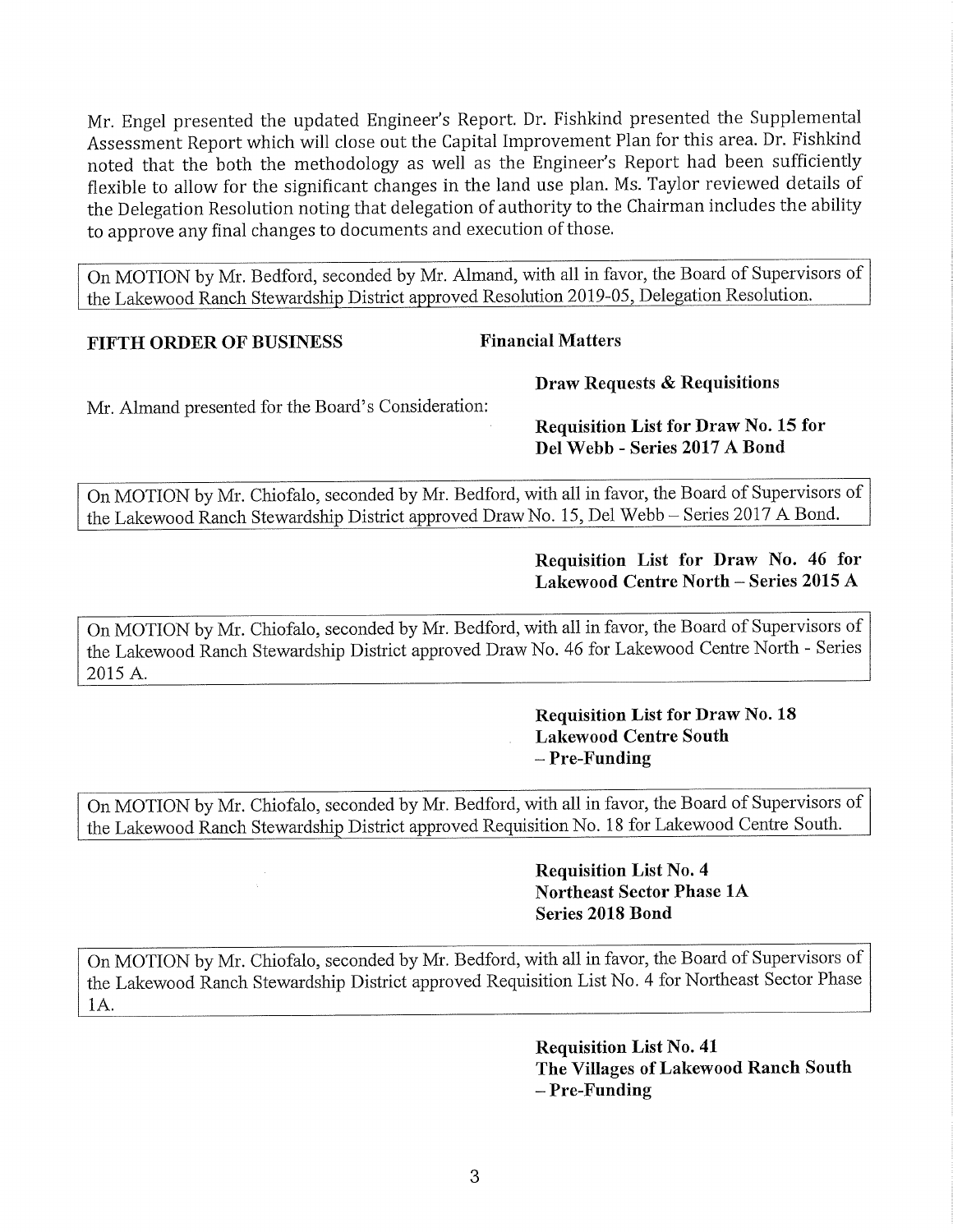On MOTION by Mr. Chiofalo, seconded by Mr. Bedford, with all in favor, the Board of Supervisors of the Lakewood Ranch Stewardship District accepted the Pre-Funding and approved payment of Requisition No. 41 for The Villages of Lakewood Ranch South.

> **Requisition List for Draw No. 34 The Villages of Lakewood Ranch South**  - **Series 2016 A Bond**

On MOTION by Mr. Chiofalo, seconded by Mr. Bedford, with all in favor, the Board of Supervisors of the Lakewood Ranch Stewardship District approved Draw No. 34 for The Villages of Lakewood Ranch South - Series 2016 A.

#### **SIXTH ORDER OF BUSINESS Compilation Report**

No Report

#### **SEVENTH ORDER OF BUSINESS Staff Reports**

**Manager's Report-** No Report

**Attorney's Report** - Mr. Johnson asked for the Board to authorize Staff and the Chairman to initiate previously discussed boundary amendment and work with the Landowners of neighboring properties and put together the appropriate amendment documents subject to funding agreements.

On MOTION by Mr. Bedford, seconded by Mr. Chiofalo, with all in favor, the Board of Supervisors of the Lakewood Ranch Stewardship District authorized Staff and the Chairman to proceed with the Boundary Amendment Process.

**Engineer's Report** - **Bid Award for 44th Avenue East Phase IV Roadways at Lakewood Ranch A. Award Recommendation Letter and Bid Tabulation** 

Mr. Engel presented the recommendation to award the contract for 44<sup>th</sup> Avenue East Phase IV Roadways at Lakewood Ranch to Watson Civil Construction, Inc. for the total bid amount of \$[1,921,528.40](https://1,921,528.40). Mr. Simons answered questions.

On MOTION by Bedford, seconded by Mr. Almand, with all in favor, the Board of Supervisors of the Lakewood Ranch Stewardship District approved awarding the contract for 44th Avenue East Phase IV Roadways at Lakewood Ranch to Watson Civil Construction, Inc.

> **Bid Award for Rangeland Parkway Improvements and Post Boulevard Extension at Lakewood Ranch**

**A. Award Recommendation Letter and Bid Tabulation**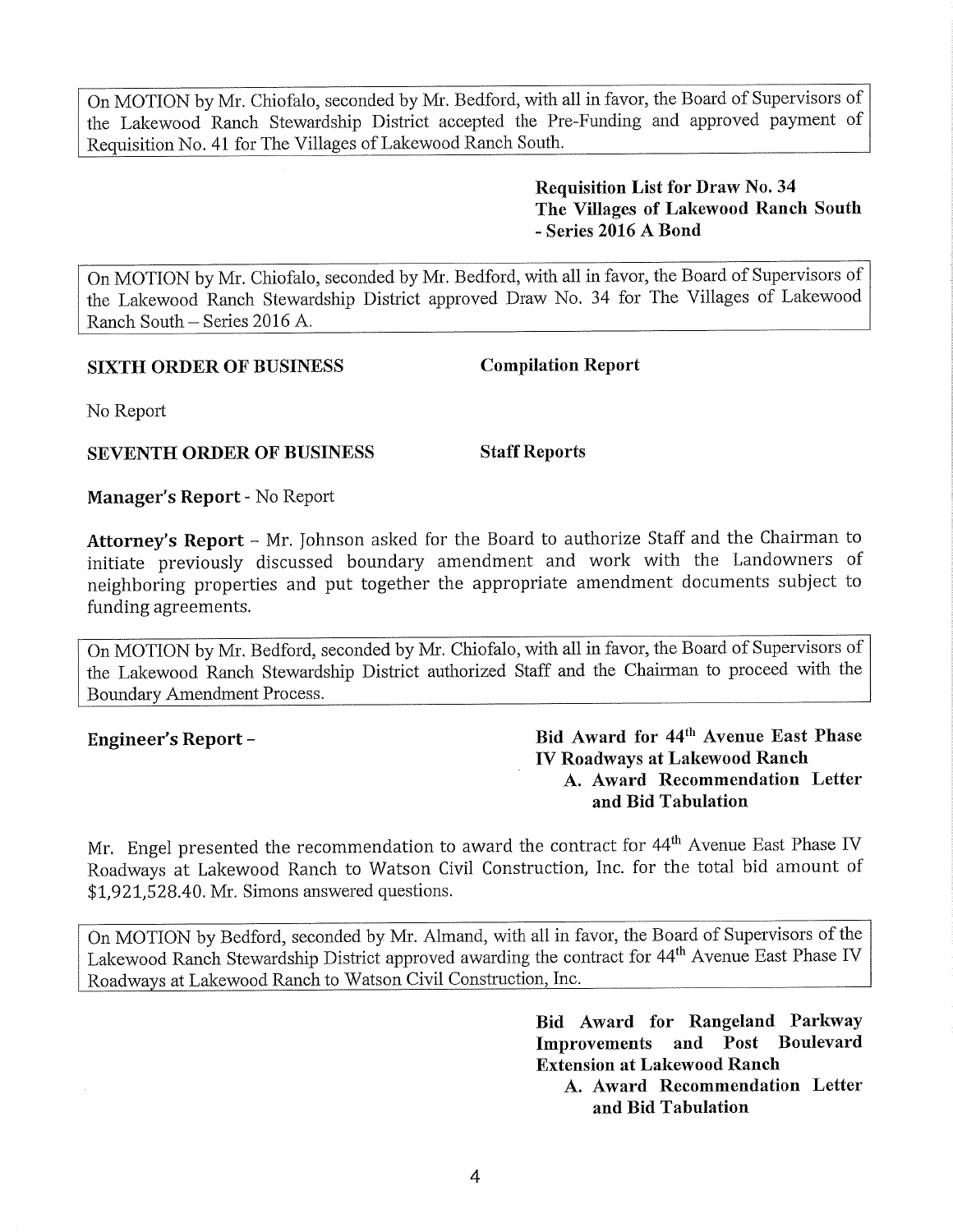Mr. Engel presented the recommendation to award the contract for Rangeland Parkway Improvements and Post Boulevard Extension at Lakewood Ranch to Frederick Derr & Company, Inc. for the total bid amount of \$[9,281,679.20](https://9,281,679.20).

On MOTION by Bedford, seconded by Mr. Almand, with all in favor, the Board of Supervisors ofthe Lakewood Ranch Stewardship District approved awarding the contract for Rangeland Parkway Improvements and Post Boulevard Extension at Lakewood Ranch to Frederick Derr & Company, Inc.

Mr. Engel presented for the Board's approval: **Specific Authorization No. <sup>106</sup>**

## **Stantec Rangeland Parkway/Wolf Slough Crossing Analyses**

On MOTION by Mr. Chiofalo, seconded by Mr. Almand, with all in favor, the Board of Supervisors of the Lakewood Ranch Stewardship District approved Specific Authorization No. 106, Stantec.

> **Change Order No. 63 Under Specific Authorization No. 97 Stantec Northeast Sector Roadway Roadways Legal Description Coordination Services Project**

On MOTION by Mr. Almand, seconded by Mr. Bedford, with all in favor, the Board of Supervisors of the Lakewood Ranch Stewardship District approved Change Order No. 63 Under Specific Authorization No. 97, Stantec.

> **Change Order No. 1 RIPA &Associates, LLC Bourneside Blvd. North Phase II Material Direct Purchase Credits**

On MOTION by Mr. Chiofalo, seconded by Mr. Bedford, with all in favor, the Board of Supervisors of the Lakewood Ranch Stewardship District approved Change Order No. 1, RIPA & Associates, LLC.

> **Change Order No. 6 Fredrick Derr & Company, Inc. The Masters Avenue Ext to Bourneside Blvd Final Change Order updated Install/Maintain Silt Fence and Deductions for Atlantic TNG Material and Sales Tax**

On MOTION by Mr. Chiofalo, seconded by Mr. Bedford, with all in favor, the Board of Supervisors of the Lakewood Ranch Stewardship District approved Change Order No. 6, Fredrick Derr & Company, Inc.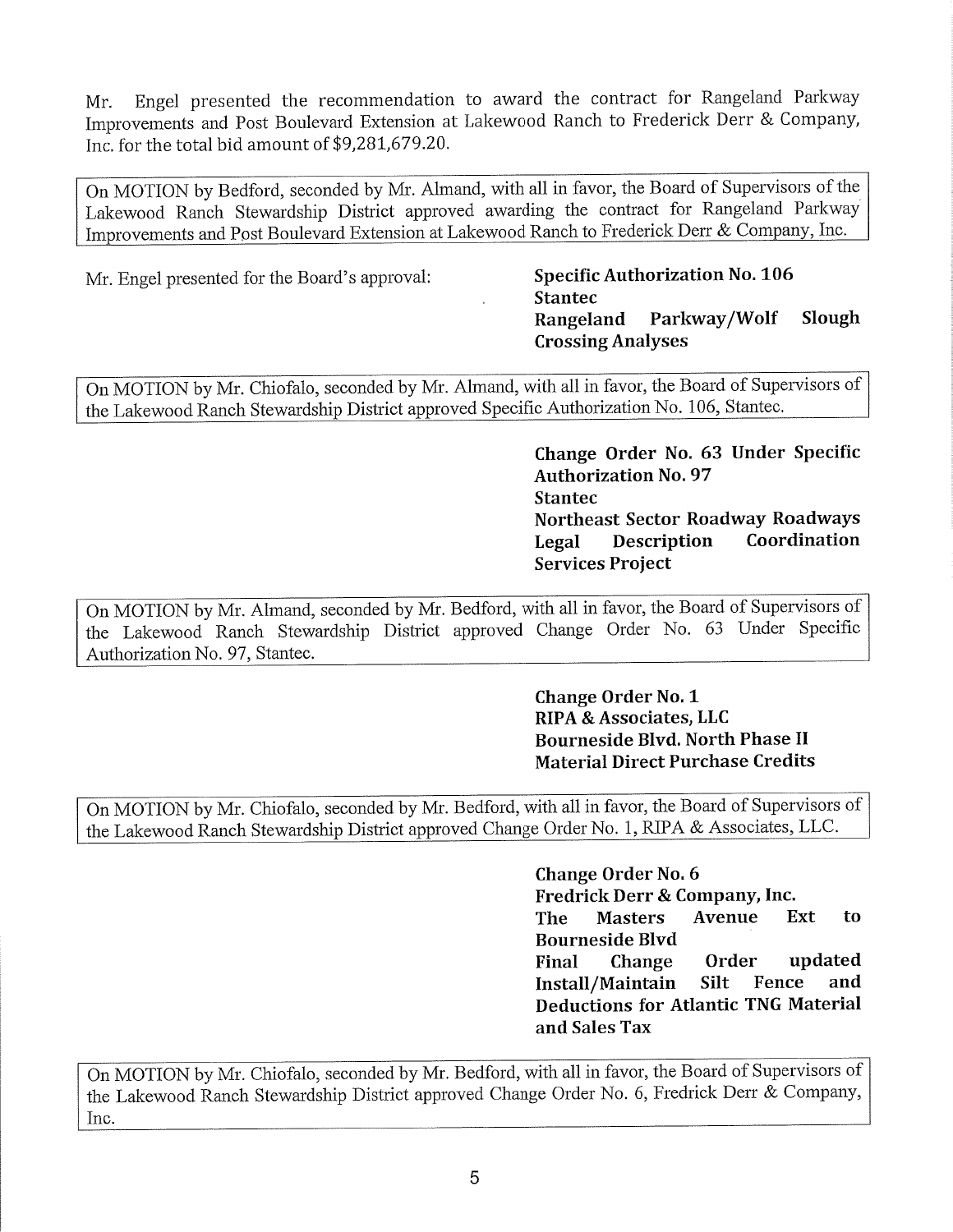**Change Order No. 8 Ryangolf Corporation Uihlein Rd & Rangeland Pkwy Improvement lA for Uihlein Rd. - Underdrain north of Rangeland Pkwy & Time Ext lB for Rangeland Parkway Excavation from Irrigation Lake and Time Ext.** 

On MOTION by Mr. Bedford, seconded by Mr. Chiofalo, with all in favor, the Board of Supervisors of the Lakewood Ranch Stewardship District approved Change Order No. 8, Ryangolf Corporation.

> **Work Authorization Driggers Engineering Services Incorporated Materials Testing Services Waterside Place Road Utility Construction - Pine Warbler Place and Waterside Park**

On MOTION by Mr. Bedford, seconded by Mr. Almand with all in favor, the Board of Supervisors of the Lakewood Ranch Stewardship District approved Work Authorization, Driggers Engineering Services Incorporated.

Mr. Simons presented for the Board's approval: **Change Order** 

**Heidt Design Bourneside Blvd. South Construction Phase Services** 

On MOTION by Mr. Almand, seconded by Mr. Chiofalo, with all in favor, the Board of Supervisors of the Lakewood Ranch Stewardship District approved Change Order, Heidt Design.

Mr. Engel presented for the Board's approval: **Work Authorization** 

**Heidt Design Bourneside North Phase II Construction Plan Revision** 

Mr. Simons provided details.

On MOTION by Mr. Almand, seconded by Mr. Chiofalo, with all in favor, the Board of Supervisors of the Lakewood Ranch Stewardship District approved Work Authorization, Heidt Design.

### **EIGHTH ORDER OF BUSINESS Supervisor Requests**

There were no Supervisor requests.

#### **NINTH ORDER OF BUSINESS Audience Comments**